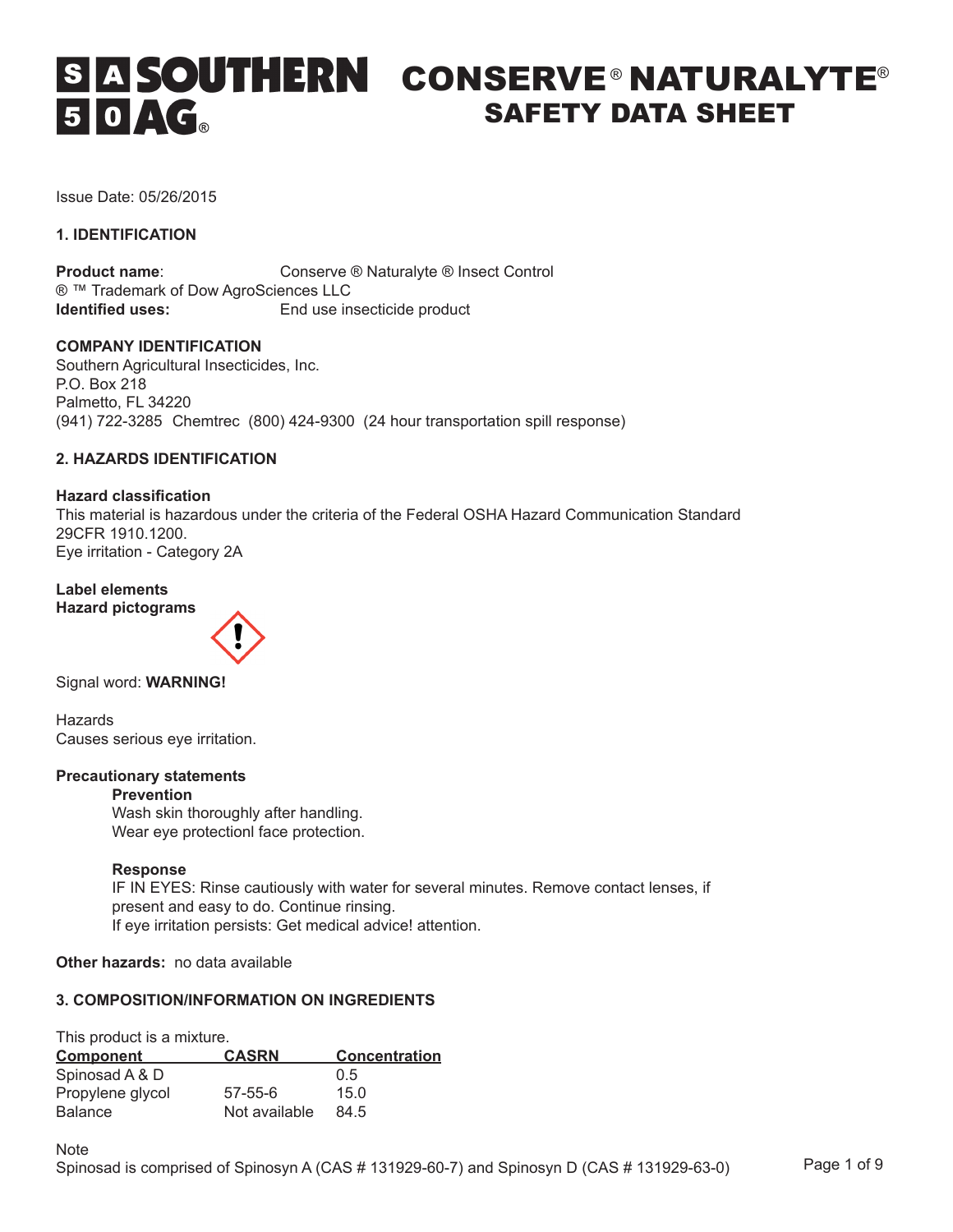# **4. FIRST AID MEASURES**

### **Description of first aid measures**

**General advice:** If potential for exposure exists refer to Section 8 for specific personal protective equipment. **Inhalation:** Move person to fresh air. If person is not breathing, call an emergency responder or ambulance, then give artificial respiration; if by mouth to mouth use rescuer protection (pocket mask etc). Call a poison control center or doctor for treatment advice.

**Skin contact:** Take off contaminated clothing. Rinse skin immediately with plenty of water for 15-20 minutes. Call a poison control center or doctor for treatment advice.

**Eye contact:** Hold eyes open and rinse slowly and gently with water for 15-20 minutes. Remove contact lenses, if present, after the first 5 minutes, then continue rinsing eyes. Call a poison control center or doctor for treatment advice. Suitable emergency eye wash facility should be available in work area.

**Most important symptoms and effects, both acute and delayed:** Aside from the information found under Description of first aid measures (above) and Indication of immediate medical attention and special treatment needed (below), any additional important symptoms and effects are described in Section 11: Toxicology Information.

### **Indication of any immediate medical attention and special treatment needed**

**Notes to physician:** No specific antidote. Treatment of exposure should be directed at the control of symptoms and the clinical condition of the patient. Have the Safety Data Sheet, and if available, the product container or label with you when calling a poison control center or doctor, or going for treatment.

### **5. FIREFIGHTING MEASURES**

**Suitable extinguishing media:** To extinguish combustible residues of this product use water fog, carbon dioxide, dry chemical or foam.

# **Unsuitable extinguishing media:** no data available

# **Special hazards arising from the substance or mixture**

**Hazardous combustion products:** Under fire conditions some components of this product may decompose. The smoke may contain unidentified toxic and/or irritating compounds. Combustion products may include and are not limited to: Carbon monoxide. Carbon dioxide.

**Unusual Fire and Explosion Hazards:** This material will not burn until the water has evaporated. Residue can burn.

# **Advice for firefighters**

**Fire Fighting Procedures:** Keep people away. Isolate fire and deny unnecessary entry. To extinguish combustible residues of this product use water fog, carbon dioxide, dry chemical or foam. Contain fire water run-off if possible. Fire water run-off, if not contained, may cause environmental damage. Review the "Accidental Release Measures" and the "Ecological Information" sections of this (M)SDS.

**Special protective equipment for firefighters:** Wear positive-pressure self-contained breathing apparatus (SCBA) and protective fire fighting clothing (includes fire fighting helmet, coat, trousers, boots, and gloves). If protective equipment is not available or not used, fight fire from a protected location or safe distance.

# **6. ACCIDENTAL RELEASE MEASURES**

**Personal precautions, protective equipment and emergency procedures:** Isolate area. Keep unnecessary and unprotected personnel from entering the area. Refer to section 7, Handling, for additional precautionary measures. Use appropriate safety equipment. For additional information, refer to Section 8, Exposure Controls and Personal Protection.

**Environmental precautions:** Prevent from entering into soil, ditches, sewers, waterways and/or groundwater. See Section 12, Ecological Information. Spills or discharge to natural waterways is likely to kill aquatic organisms.

**Methods and materials for containment and cleaning up:** Contain spilled material if possible. Small spills: Absorb with materials such as: Clay. Dirt. Sand. Sweep up. Collect in suitable and properly labeled containers. Large spills: Contact Dow AgroSciences for clean-up assistance. See Section 13, Disposal Considerations, for additional information.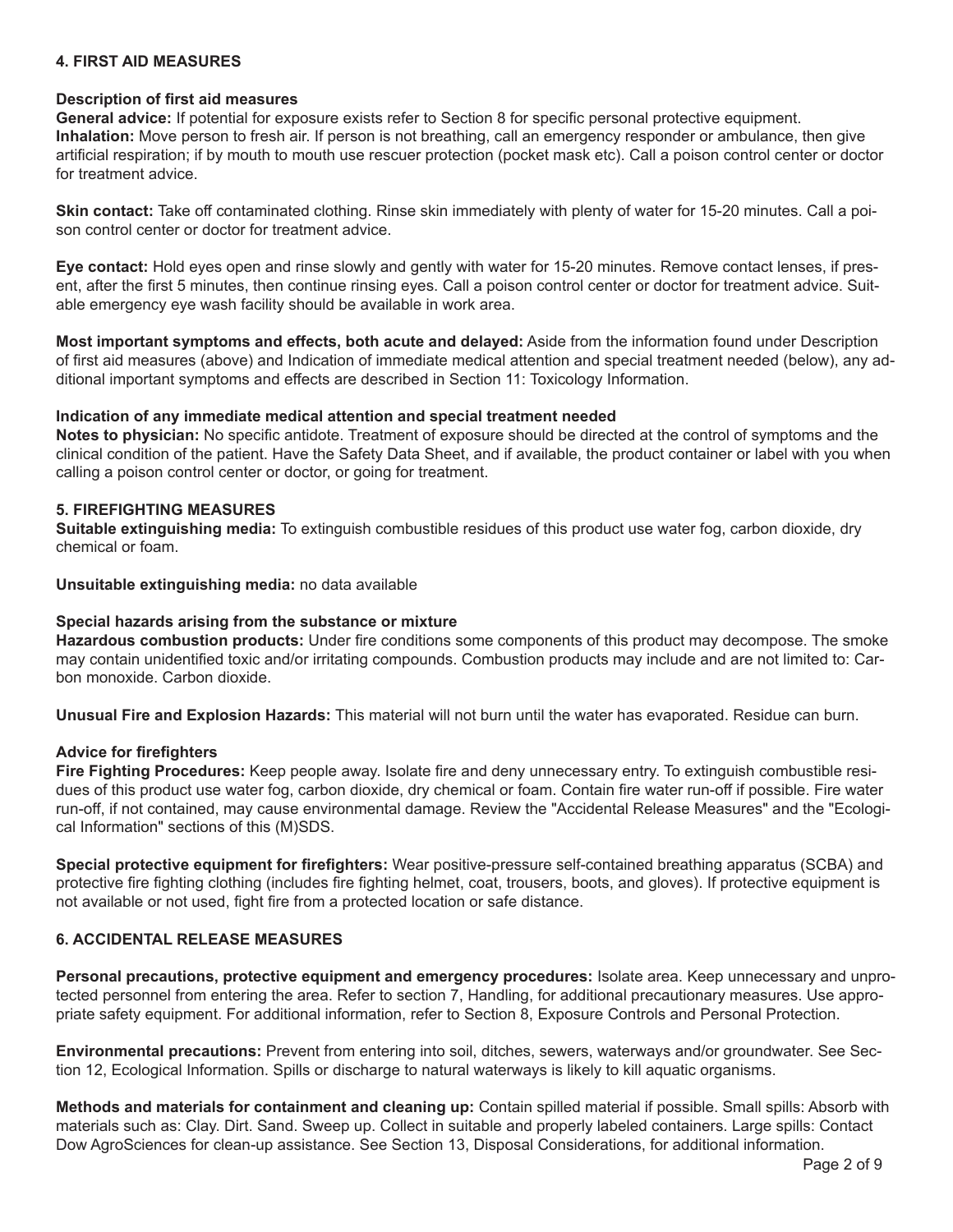#### **7. HANDLING AND STORAGE**

**Precautions for safe handling:** Keep out of reach of children. Avoid contact with eyes, skin, and clothing. Avoid breathing vapor or mist. Do not swallow. Wash thoroughly after handling. Use with adequate ventilation. See Section 8, EXPO-SURE CONTROLS AND PERSONAL PROTECTION.

**Conditions for safe storage:** Store in a dry place. Store in original container. Keep container tightly closed when not in use. Do not store near food, foodstuffs, drugs or potable water supplies.

#### **8. EXPOSURE CONTROLS/PERSONAL PROTECTION**

#### **Control parameters**

Exposure limits are listed below, if the exist.

| <b>Component</b> | <b>Regulation</b> | Tvpe of Listina | <b>Value/Notation</b> |
|------------------|-------------------|-----------------|-----------------------|
| Spinosad A & 0   | Dow IHG           | TWA             | $0.3 \text{ mg/m}$    |
| Propylene glycol | US WEEL           | TWA             | $10 \text{ mg/m}$     |

RECOMMENDATIONS IN THIS SECTION ARE FOR MANUFACTURING, COMMERCIAL BLENDING AND PACKAG-ING WORKERS. APPLICATORS AND HANDLERS SHOULD SEE THE PRODUCT LABEL FOR PROPER PERSONAL PROTECTIVE EQUIPMENT AND CLOTHING.

#### **Exposure controls**

**Engineering controls:** Use local exhaust ventilation, or other engineering controls to maintain airborne levels below exposure limit requirements or guidelines. If there are no applicable exposure limit requirements or guidelines, general ventilation should be sufficient for most operations. Local exhaust ventilation may be necessary for some operations.

#### **Individual protection measures**

**Eye/face protection:** Use chemical goggles.

#### **Skin protection**

 **Hand protection:** Use gloves chemically resistant to this material when prolonged or frequently re peated contact could occur. Examples of preferred glove barrier materials include: Butyl rubber. Natural rubber ("latex"). Neoprene. Nitrile/butadiene rubber ("nitrile" or "NBR"). Polyethylene. Ethyl vinyl alcohol laminate ("EVAL"). Polyvinyl chloride ("PVC" or "vinyl"). NOTICE: The selection of a specific glove for a particular application and duration of use in a workplace should also take into account all relevant workplace factors such as, but not limited to: Other chemicals which may be handled, physical requirements (cut/puncture protection, dexterity, thermal protection), potential body reactions to glove materials, as well as the instructions/specifications provided by the glove supplier. **Other protection:** Wear clean, body-covering clothing.

**Respiratory protection:** Respiratory protection should be worn when there is a potential to exceed the expo sure limit requirements or guidelines. If there are no applicable exposure limit requirements or guidelines, wear respiratory protection when adverse effects, such as respiratory irritation or discomfort have been experienced, or where indicated by your risk assessment process. For most conditions no respiratory protection should be needed; however, if discomfort is experienced, use an approved air-purifying respirator. The following should be effective types of air-purifying respirators: Organic vapor cartridge with a particulate pre-filter.

# **9. PHYSICAL AND CHEMICAL PROPERTIES**

#### **Appearance**

| <b>Physical state</b>                                              | Liquid.                                 |
|--------------------------------------------------------------------|-----------------------------------------|
| Color                                                              | light brown                             |
| Odor                                                               | Musty                                   |
| <b>Odor Threshold</b>                                              | No test data available                  |
| pH                                                                 | 9.19 pH Electrode                       |
| <b>Melting point/range</b>                                         | Not applicable                          |
| <b>Freezing point</b>                                              | No test data available                  |
| Boiling point (760 mmHg)                                           | No test data available                  |
| <b>Flash point</b>                                                 | closed cup> 100°C (> 212 OF) Closed Cup |
| <b>Evaporation Rate (Butyl Acetate = 1)</b> No test data available |                                         |
| Flammability (solid, gas)                                          | no data available                       |
|                                                                    |                                         |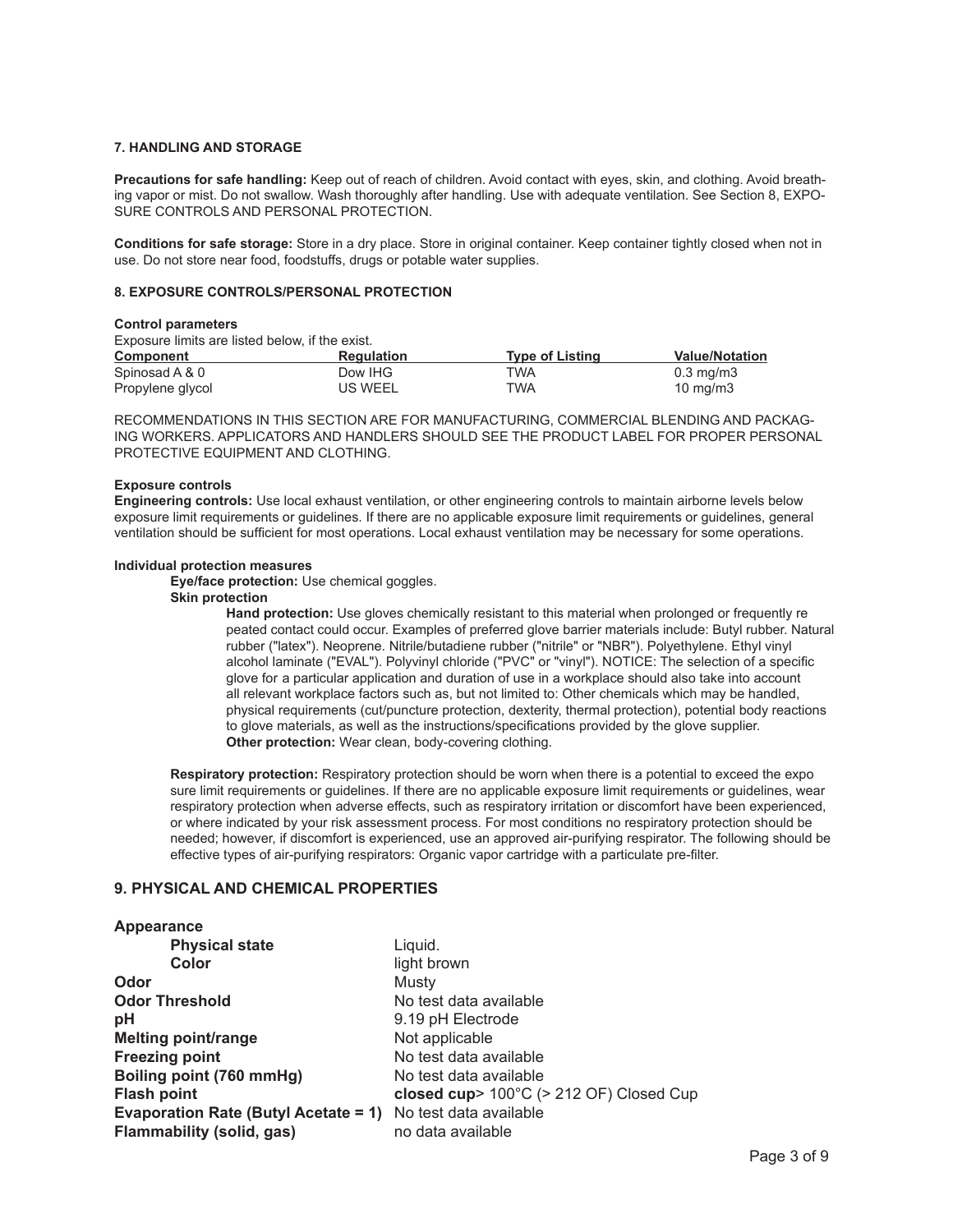| <b>Upper explosion limit</b><br>no data available                                                           |  |
|-------------------------------------------------------------------------------------------------------------|--|
|                                                                                                             |  |
| <b>Vapor Pressure</b><br>No test data available                                                             |  |
| <b>Relative Vapor Density (air = 1)</b><br>No test data available                                           |  |
| 1.017 at 20°C (68 OF) /4 °C Digital Density Meter (Oscillating Coil)<br><b>Relative Density (water = 1)</b> |  |
| <b>Water solubility</b>                                                                                     |  |
| <b>Partition coefficient: n-</b><br>no data available                                                       |  |
| octanol/water                                                                                               |  |
| <b>Auto-ignition temperature</b><br>No test data available                                                  |  |
| <b>Decomposition temperature</b><br>No test data available                                                  |  |
| <b>Kinematic Viscosity</b><br>no data available                                                             |  |
| <b>Explosive properties</b><br>No.                                                                          |  |
| <b>Oxidizing properties</b><br>No significant increase (>5C) in temperature.                                |  |
| no data available<br><b>Molecular weight</b>                                                                |  |

NOTE: The physical data presented above are typical values and should not be construed as a specification.

# **10. STABILITY AND REACTIVITY**

**Reactivity:** no data available

**Chemical stability:** Thermally stable at recommended temperatures and pressures. Possibility of hazardous reactions: Polymerization will not occur.

**Conditions to avoid:** Active ingredient decomposes at elevated temperatures.

**Incompatible materials:** None known.

**Hazardous decomposition products:** Decomposition products depend upon temperature, air supply and the presence of other materials. Decomposition products can include and are not limited to: Carbon monoxide. Carbon dioxide.

# **11. TOXICOLOGICAL INFORMATION**

Toxicological information appears in this section when such data is available.

### **Acute toxicity**

# **Acute oral toxicity**

 Very low toxicity if swallowed. Harmful effects not anticipated from swallowing small amounts. **As product:** Single dose oral LD50 has not been determined. Based on information for component(s): Estimated. LD50, Rat, > 5,000 mglkg

### **Acute dermal toxicity**

 Prolonged skin contact is unlikely to result in absorption of harmful amounts. As product: The dermal LD50 has not been determined. Based on information for component(s): Estimated. LD50, Rabbit, > 5,000 mglkg

### **Acute inhalation toxicity**

 No adverse effects are anticipated from single exposure to mist. Excessive exposure may cause irritation to upper respiratory tract (nose and throat). **As product:** The LC50 has not been determined.

### **Skin corrosionlirritation**

Essentially nonirritating to skin. Repeated contact may cause flaking and softening of skin.

### **Serious eye damage/eye irritation**

May cause eye irritation. May cause slight corneal injury.

### **Sensitization**

For the active ingredient(s): Did not cause allergic skin reactions when tested in guinea pigs. For respiratory sensitization: No relevant data found. The example of 9 Page 4 of 9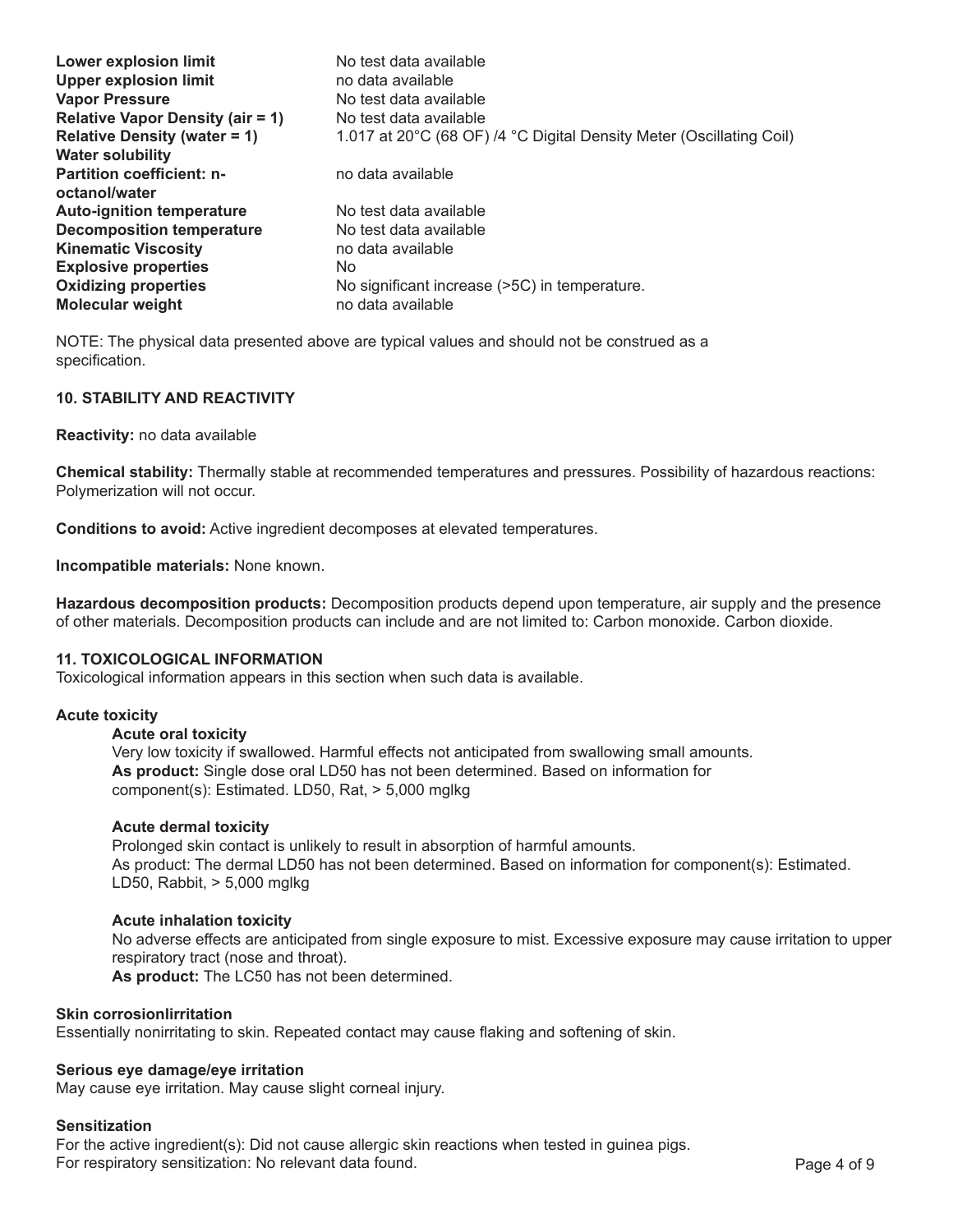# **Specific Target Organ Systemic Toxicity (Single Exposure)**

Available data are inadequate to determine single exposure specific target organ toxicity.

# **Specific Target Organ Systemic Toxicity (Repeated Exposure)**

For the active ingredient(s): In animals, Spinosad has been shown to cause vacuolization of cells in various tissues. Dose levels producing these effects were many times higher than any dose levels expected from exposure due to use.

# **Carcinogenicity**

For the active ingredient(s): For the minor component(s): Did not cause cancer in laboratory animals.

# **Teratogenicity**

For the active ingredient(s): Did not cause birth defects or other effects in the fetus even at doses which caused toxic effects in the mother. For the minor component(s): Did not cause birth defects or any other fetal effects in laboratory animals.

# **Reproductive toxicity**

For the active ingredient(s): In laboratory animal studies, effects on reproduction have been seen only at doses that produced significant toxicity to the parent animals. For the minor component(s): In animal studies, did not interfere with reproduction.

# **Mutagenicity**

For the active ingredient(s): For the minor component(s): In vitro genetic toxicity studies were negative. Animal genetic toxicity studies were negative.

# **Aspiration Hazard**

Based on physical properties, not likely to be an aspiration hazard.

# **COMPONENTS INFLUENCING TOXICOLOGY:**

# **Spinosad A & D**

# **Acute inhalation toxicity**

 Vapors are unlikely due to physical properties. No adverse effects are anticipated from single exposure to dust. Based on the available data, respiratory irritation was not observed. LC50, Rat, 4 Hour, > 5.18 mg/l

# **Propylene glycol**

# **Acute inhalation toxicity**

 Mist may cause irritation of upper respiratory tract (nose and throat). LC50, Rabbit, 2 Hour, Aerosol, 317.042 mg/l No deaths occurred at this concentration.

# **Balance**

**Acute inhalation toxicity**

 The LC50 has not been determined.

# **12. ECOLOGICAL INFORMATION**

Ecotoxicological information appears in this section when such data is available.

# **Toxicity**

# **Spinosad A & D**

 Acute toxicity to fish Material is highly toxic to aquatic organisms on an acute basis (LC50/EC50 between 0.1 and 1 mg/L in the most sensitive species tested). LC50, Lepomis macrochirus (Bluegill sunfish), 96 Hour, 5.9 mg/l **Acute toxicity to aquatic invertebrates**  EC50, Daphnia magna (Water flea), 48 Hour, 1.5 mg/l, OECO Test Guideline 202 or **Equivalent**  EC50, eastern oyster (Crassostrea virginica), 0.295 mg/l

Page 5 of 9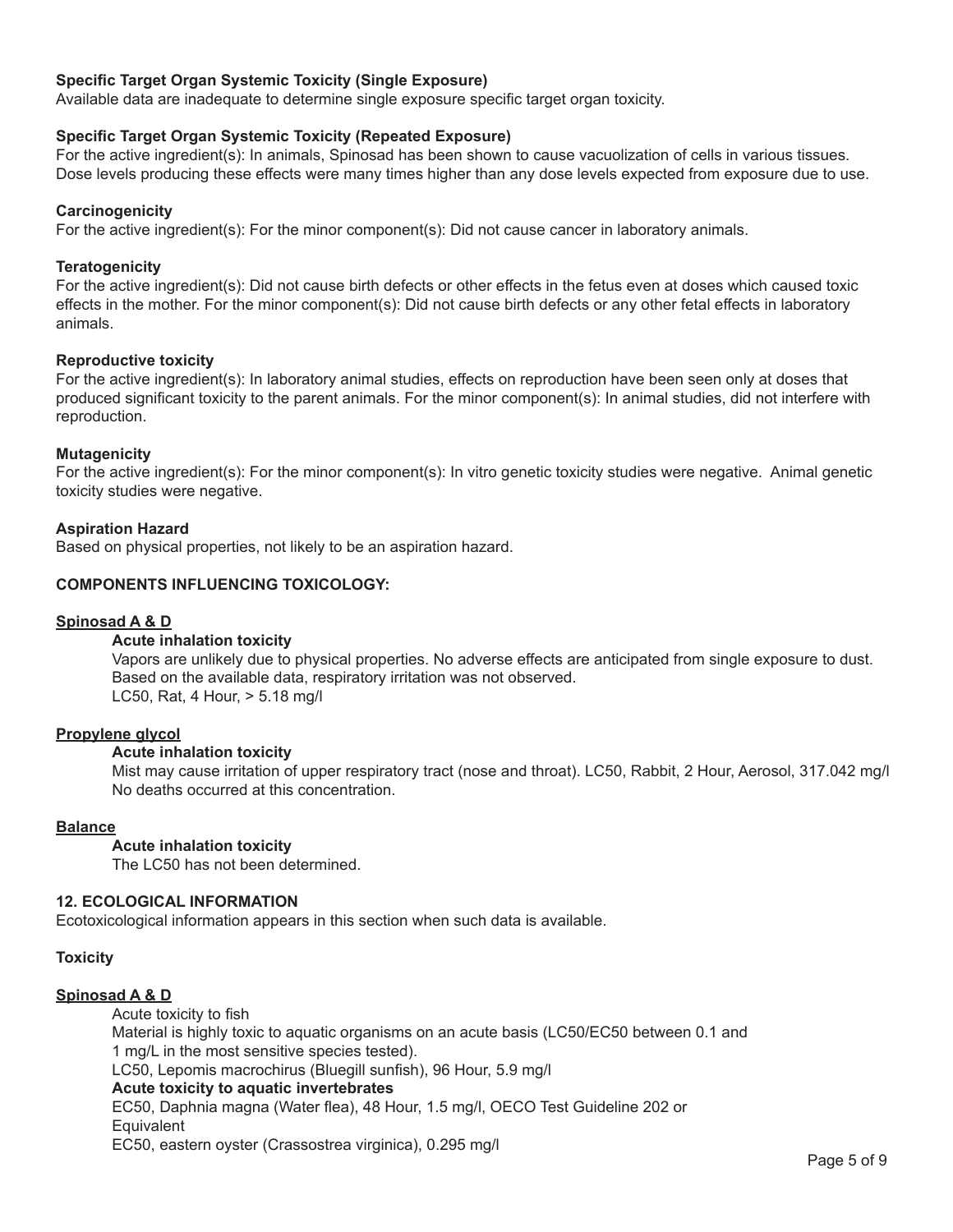# **Acute toxicity to algae/aquatic plants**

 EbC50, diatom Navicula sp., 5 d, Biomass, 0.107 mg/l EbC50, Pseudokirchneriella subcapitata (green algae), 7 d, 39 mg/l EC50, Lemna gibba, 14 d, 10.6 mg/l

# **Toxicity to bacteria**

 Bacteria, > 100 mg/l

# **Chronic toxicity to fish**

 NOEC, Oncorhynchus mykiss (rainbow trout), flow-through test, mortality, 0.5 mg/l

# **Chronic toxicity to aquatic invertebrates**

 NOEC, Daphnia magna (Water flea), 0.0012 mg/l

# **Toxicity to Above Ground Organisms**

 Material is practically non-toxic to birds on an acute basis (L050 > 2000 mg/kg). Material is practically non-toxic to birds on a dietary basis (LC50 > 5000 ppm). oral L050, Colinus virginianus (Bobwhite quail), > 2000mg/kg bodyweight. dietary LC50, Colinus virginian us (Bobwhite quail), 5 d, > 5253mg/kg diet. oral LD50, Apis mellifera (bees), 48 Hour, 0.06micrograms/bee contact L050, Apis mellifera (bees), 48 Hour, 0.05micrograms/bee

### **Toxicity to soil-dwelling organisms**

 LC50, Eisenia fetida (earthworms), 14 d, > 970 mg/kg

# **Propylene glycol**

# **Acute toxicity to fish**

 Material is practically non-toxic to aquatic organisms on an acute basis (LC50/EC50/EL50/LL50 > 100 mg/L in the most sensitive species tested). LC50, Oncorhynchus mykiss (rainbow trout), static test, 96 Hour, 40,613 mg/l, OECO Test Guideline 203

### **Acute toxicity to aquatic invertebrates**

 LC50, Ceriodaphnia dubia (water flea), static test, 48 Hour, 18,340 mg/I, OECD Test Guideline 202

# **Acute toxicity to algae/aquatic plants**

 ErC50, Pseudokirchneriella subcapitata (green algae), 96 Hour, Growth rate inhibition, 19,000 mg/I, OECD Test Guideline 201

### **Toxicity to bacteria**  NOEC, Pseudomonas putida, 18 Hour, > 20,000 mg/I

# **Chronic toxicity to aquatic invertebrates**

 NOEC, Ceriodaphnia dubia (water flea), semi-static test, 7 d, number of offspring, 13,020 mg/I

### **Balance**

**Acute toxicity to fish** No relevant data found.

# **Persistence and degradability**

# **Spinosad A & D**

**Biodegradability:** Biodegradation under aerobic static laboratory conditions is high (BOD20 or BOD28IThOD > 40). Material is expected to biodegrade very slowly (in the environment). Fails to pass OECD/EEC tests for ready biodegradability. 10 day Window: Fail **Biodegradation:** < 1 **Exposure time:** 28 d **Method:** OECD Test Guideline 301 B or Equivalent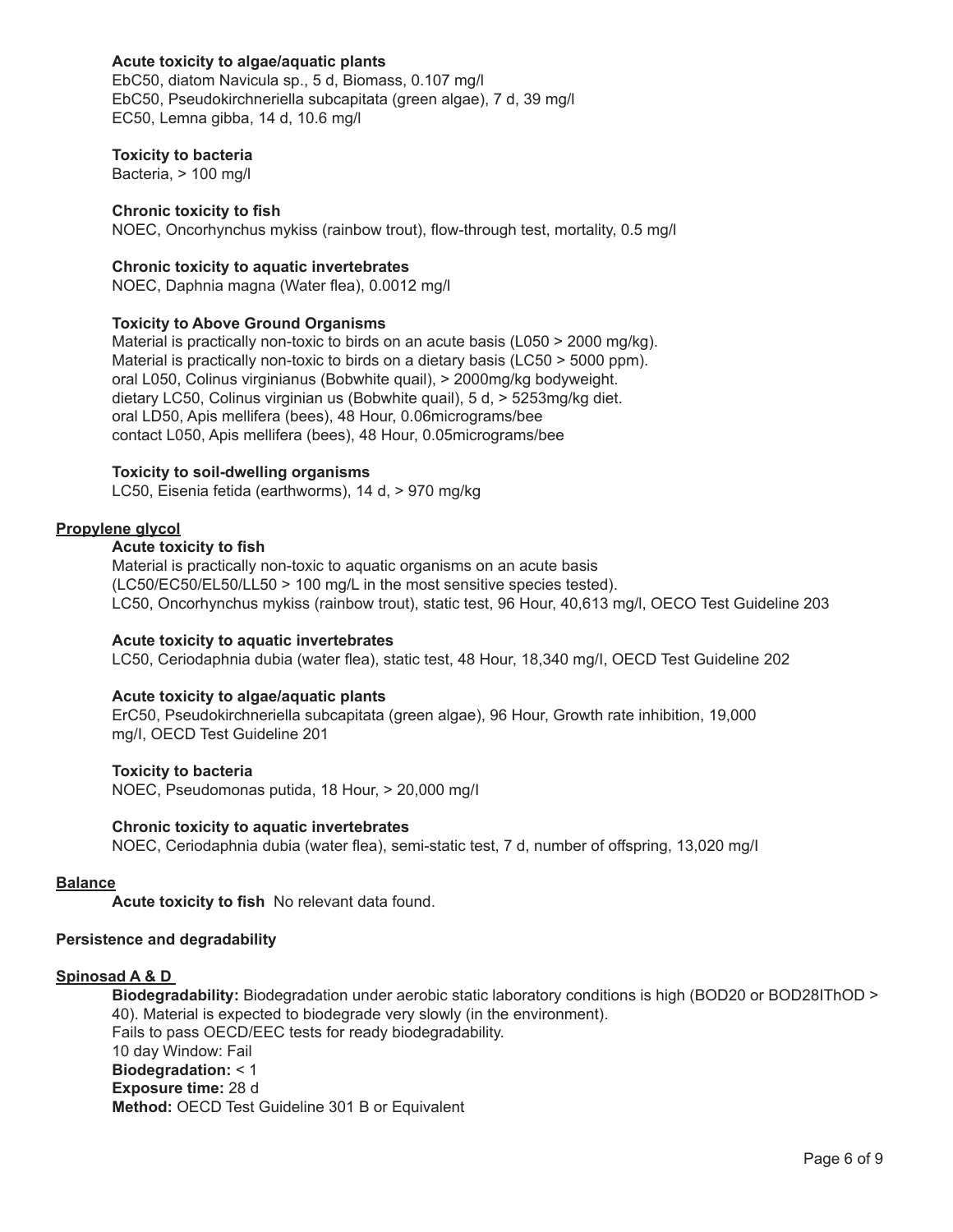# **Biological oxygen demand (BOD)**

| <b>Incubation</b> | <b>BOD</b> |
|-------------------|------------|
| <b>Time</b>       |            |
| 5d                | 66,000 %   |
| 10 <sub>d</sub>   | 68.000 %   |
| 20 <sub>d</sub>   | 76.000 %   |
| 28d               | 77.000 %   |

# **Stability in Water (1/2-life)**

pH 7, Half-life Temperature 25°C, Stable half-life, 200 - 259 d, pH 9, Half-life Temperature 25°C half-life, 0.84 - 0.96 d, pH 7 pH 5, Half-life Temperature 25°C, Stable

# **Propylene glycol**

**Biodegradability:** Material is readily biodegradable. Passes OECD test(s) for ready biodegradability. Biodegradation may occur under anaerobic conditions (in the absence of oxygen). 10-day Window: Pass **Biodegradation:** 81% **Exposure time:** 28 d **Method:** OECD Test Guideline 301 F or Equivalent 10-day Window: Not applicable

**Biodegradation:** 96 **Exposure time:** 64 d **Method:** OECD Test Guideline 306 or Equivalent

**Theoretical Oxygen Demand:** 1.68 mglmg

**Chemical Oxygen Demand:** 1.53 mglmg

**Biological oxygen demand (BOD)**

| <b>Incubation</b> | <b>BOD</b> |
|-------------------|------------|
| Time              |            |
| 5d                | 69.000 %   |
| 10d               | 70.000 %   |
| 20d               | 86.000 %   |
|                   |            |

**Photodegradation Atmospheric half-life:** 10 Hour **Method:** Estimated.

# **Balance**

**Biodegradability:** No relevant data found.

# **Bioaccumulative potential**

# **Spinosad A & D**

**Bioaccumulation:** Bioconcentration potential is moderate (BCF between 100 and 3000 or Log Pow between 3 and 5). **Partition coefficient:** n-octanol/water(log Pow): 4.01 **Bioconcentration factor (BCF):** 33 Fish. 28 d Measured

# **Propylene glycol**

**Bioaccumulation**: Bioconcentration potential is low (BCF < 100 or Log Pow < 3). **Partition coefficient:** n-octanol/water(log Pow): -1.07 Measured **Bioconcentration factor (BCF):** 0.09 Estimated.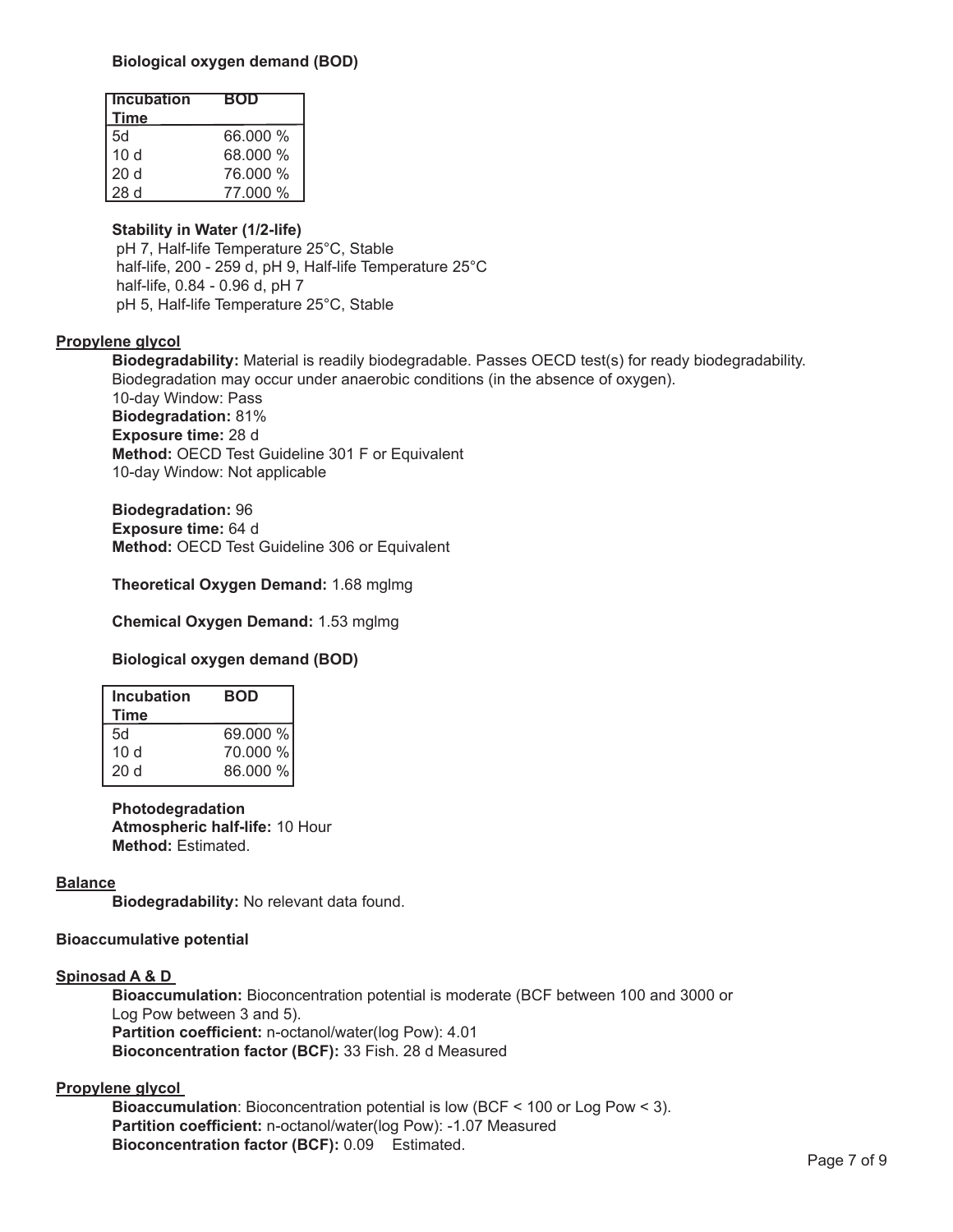# **Balance**

 Bioaccumulation: No relevant data found.

# **Mobility in soil**

# **Spinosad A & D**

 Potential for mobility in soil is low (Koc between 500 and 2000). **Partition coefficient(Koc):** 701 Measured

# **Propylene glycol**

 Given its very low Henry's constant, volatilization from natural bodies of water or moist soil is not expected to be an important fate process. Potential for mobility in soil is very high (Koc between 0 and 50).

**Partition coefficient(Koc):** < 1 Estimated.

# **Balance**

No relevant data found.

# **13. DISPOSAL CONSIDERATIONS**

**Disposal methods:** If wastes and/or containers cannot be disposed of according to the product label directions, disposal of this material must be in accordance with your local or area regulatory authorities. This information presented below only applies to the material as supplied. The identification based on characteristic(s) or listing may not apply if the material has been used or otherwise contaminated. It is the responsibility of the waste generator to determine the toxicity and physical properties of the material generated to determine the proper waste identification and disposal methods in compliance with applicable regulations. If the material as supplied becomes a waste, follow all applicable regional, national and local laws.

# **14. TRANSPORT INFORMATION**

**DOT** Not regulated for transport

# **Classification for SEA transport (IMO-IMDG):**

| Proper shipping name<br><b>UN</b> number | ENVIRONMENTALLY HAZARDOUS SUBSTANCE, LIQUID, N.O.S. (spinosad)<br>UN 3082 |
|------------------------------------------|---------------------------------------------------------------------------|
| <b>Class</b>                             | 9                                                                         |
| Packing group                            | Ш                                                                         |
| <b>Marine pollutant</b>                  | spinosad                                                                  |
| <b>Transport in bulk</b>                 | Consult IMO regulations before transporting ocean bulk                    |
| according to Annex I or II               |                                                                           |
| of MARPOL 73/78 and the                  |                                                                           |
| <b>IBC or IGC Code</b>                   |                                                                           |

# **Classification for AIR transport (IATAIICAO):**

| Proper shipping name | Environmentally hazardous substance, liquid, n.o.s. (spinosad) |
|----------------------|----------------------------------------------------------------|
| UN number            | <b>UN 3082</b>                                                 |
| <b>Class</b>         |                                                                |
| Packing group        |                                                                |

This information is not intended to convey all specific regulatory or operational requirements/information relating to this product. Transportation classifications may vary by container volume and may be influenced by regional or country variations in regulations. Additional transportation system information can be obtained through an authorized sales or customer service representative. It is the responsibility of the transporting organization to follow all applicable laws, regulations and rules relating to the transportation of the material.

# **15. REGULATORY INFORMATION**

# **OSHA Hazard Communication Standard**

This product is a "Hazardous Chemical" as defined by the OSHA Hazard Communication Standard, 29 CFR 1910.1200.